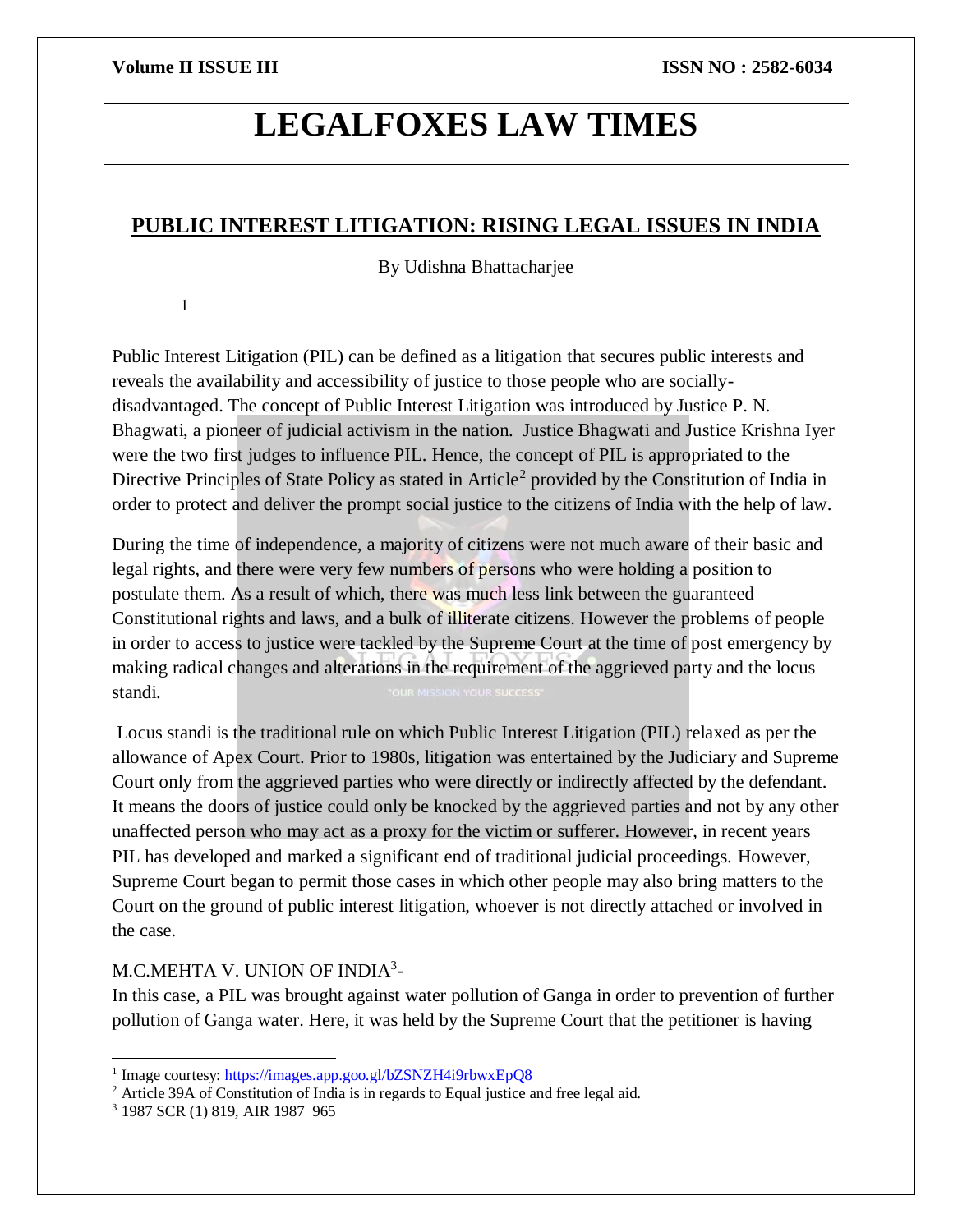#### **Volume II ISSUE III III ISSUE III ISSN NO** : 2582-6034

the right to move to the Court for enforcing statutory provisions in order to protect the lives of the people who use Ganga water and also for protecting water bodies, although not being a riparian owner.

Public interest is the main concern of the concept of Public Interest Litigation (PIL) which is regarding terrorism, pollution, constructional hazards, and similar disadvantaged sections. In whichever matter, the interest of public at large is concerned can be redressed by PIL in a Court.

### VISHAKA V. STATE OF RAJASTHAN<sup>4</sup>-

In this case the judgement recognized sexual harassment as a violation of Constitutional rights enshrined in Article 14, Article 15 and Article 21. Supreme Court also formulated guidelines which directed for the Sexual Harassment of Women at Workplace (Prevention, Prohibition and Redressal) Act, 2013, where it has been made mandatory for the organizations to establish a mechanism where complaints regarding sexual harassment can be redressed.

There are certain drawbacks faced in PIL thereby which tends to prejudice the success of PIL. In recent times, the issue in regards to the negative side of PIL is rising high thus effecting its success. Such drawbacks are described as follows:-

- Publicity: Some irresponsible person use PIL as an instrument for gaining publicity, which can be regarded as a major problem faced in the procedure or arena of litigation, since the litigation is using PIL as a means or a way to get popular rather than using it in a constructive way. PIL has been, over the years, degenerated into Private Interest Litigation or Publicity Interest Litigation or Political Interest Litigation. In the case where PIL has been filed against Kedarnath movie, held that it hurts the religious sentiments<sup>5</sup>. High Court of Ahmedabad dismissed the petition and called it as "*publicity stunt*".
- Judicial interference or recklessness: Judicial overextend occurs when there is an interference of judiciary in the domain of Legislature or Executive, which violates the concept of separation of powers as stated in Article  $50<sup>6</sup>$  of the Constitution of India. A strict doctrine of separation of power had not been incorporated by the framers of Constitution of India.

In case where a petition was filed against granting certificate to Jolly LLB2 film, where it has been ordered by the Bombay High Court to cut four scenes from the whole film which were considered to be the defamatory ground to Judiciary. It clearly shows that Court is unnecessarily interfering, as under the Cinematography Act, 1952, courts do not have power to refuse, modify or certify the certificates granted to the films.

 $\overline{\phantom{a}}$ 

<sup>4</sup> AIR 1997 6 SCC 241

<sup>&</sup>lt;sup>5</sup> In the case filed against the Bollywood flick Kedarnath in 2018, certain reasons were pointed out which includes passionate love scenes, alleged promotions against love jihad, obscene dance sequences, etc.

<sup>&</sup>lt;sup>6</sup> Article 50 of Indian Constitution which contains a Directive Principle of State Policy, provides that the State shall take steps to separate the Judiciary from the Executive in the Public Services of the State.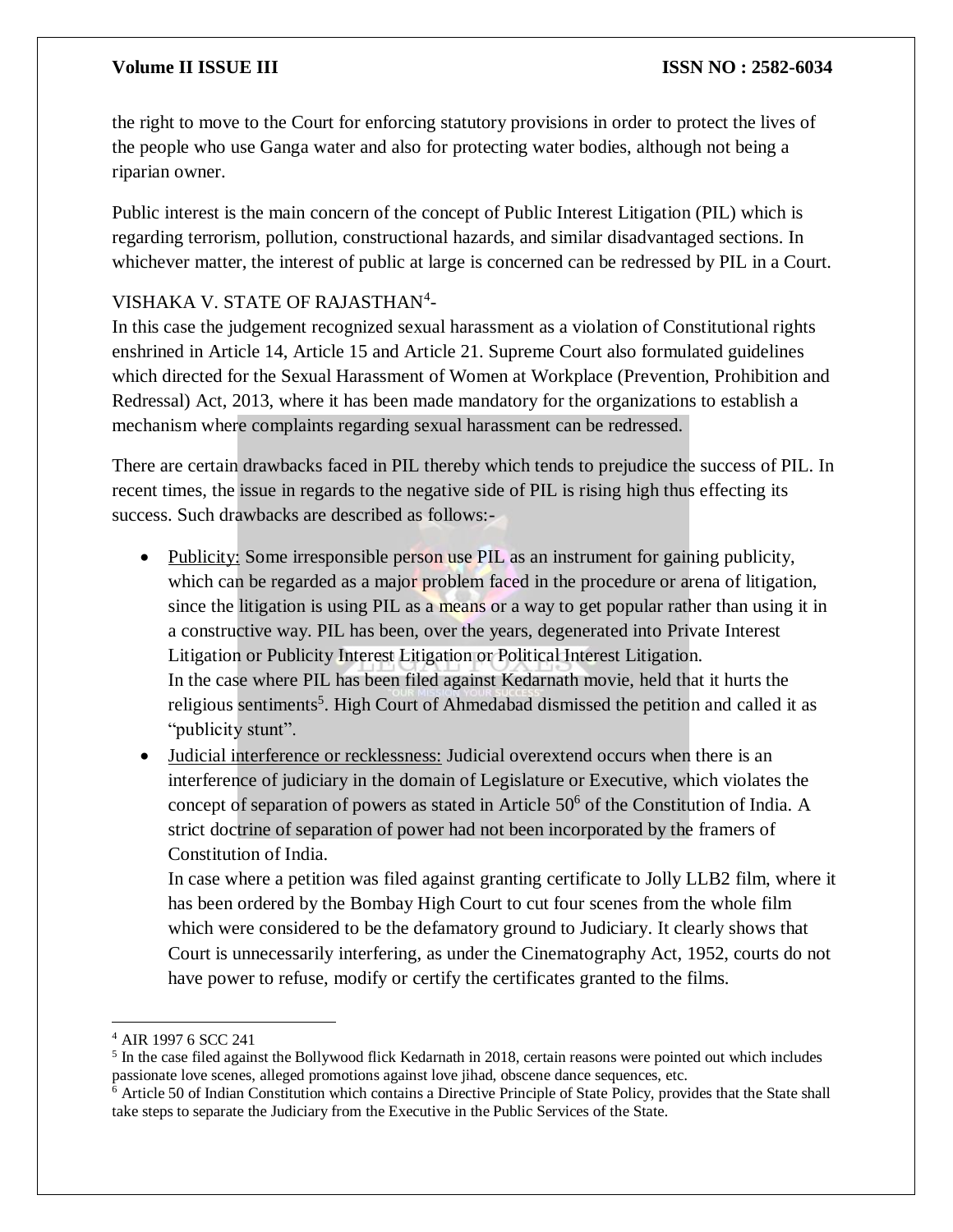In case of Vishaka V. State of Rajasthan, the division of law and policy was eradicated which was a PIL concerned towards sexual harassment of women at workplace. This decision had a significant attribute that is the role of court (judiciary) to step in the shoes of legislature. It was declared that till the legislature enacts law consistent with the elimination of all forms of discrimination against women, various guidelines put by the Supreme Court for the employees to ensure the prevention of sexual harassment of women at workplace would be enforceable.

- Symbolic Justice: "Symbolic Justice" reflected by PIL as it can be seen that sometimes the directions are not implemented which are issued in the PIL and thereby affects the credibility of the judiciary. The directions are issued by the Apex Court regarding the issues of sexual harassment, arresting procedures, etc., but often times it is not at all able to examine its compliance.
- Abstruse motives of the litigants: There is a general principle of law- "He who comes into equity must come with clean hands", but often times the original motive lies under the mask of PIL. Some personal grievances and political motive remains behind the clean hands.

The court should not proceed further with such PILs. Even sometimes it decodes or deciphers such underlying motives resulting in destroy of the true essence of PIL. In the case S. P. Gupta V. Union of India,<sup>7</sup> it was held that the court shall disallow the process of PIL to be misused by a person who acts for personal gain or profit and such application must be rejected at the threshold. It has been held that any person being a member of public or social group acting in good faith can invoke the writ jurisdiction of the High Court (under Article 226) or the Supreme Court (under Article 32) seeking relief against violation of constitutional or legal rights.

- Growth in litigation rate: Since frivolous cases could be filed with investing light court fees as required in private or ordinary civil litigation. So as the required court fees for filing PIL is not so heavy, people misuses it. In recent time, improper usage of PIL has become more rampant than its original use. Due to simple, uncomplicated and flexible procedure of filing PIL, the non-selective petitions creates excessive pressure on the system of judiciary, resulting in delay of the disposal or conveyance of bona fide petitions.
- Institutional issue: there arises a need of huge change in the structure of the procedure for operating PIL process. Another significant issue of the litigation is that the structure of bench keeps on oscillating or fluctuating.

In the case Nilima Priyadarshini V. State of Bihar,<sup>8</sup> a letter of an illegally detained person in a written form was placed before the court which was received by the PIL call after two and half matters.

 $\overline{\phantom{a}}$ <sup>7</sup> AIR 1982 SC 149

<sup>8</sup> AIR 1987 SC 2021